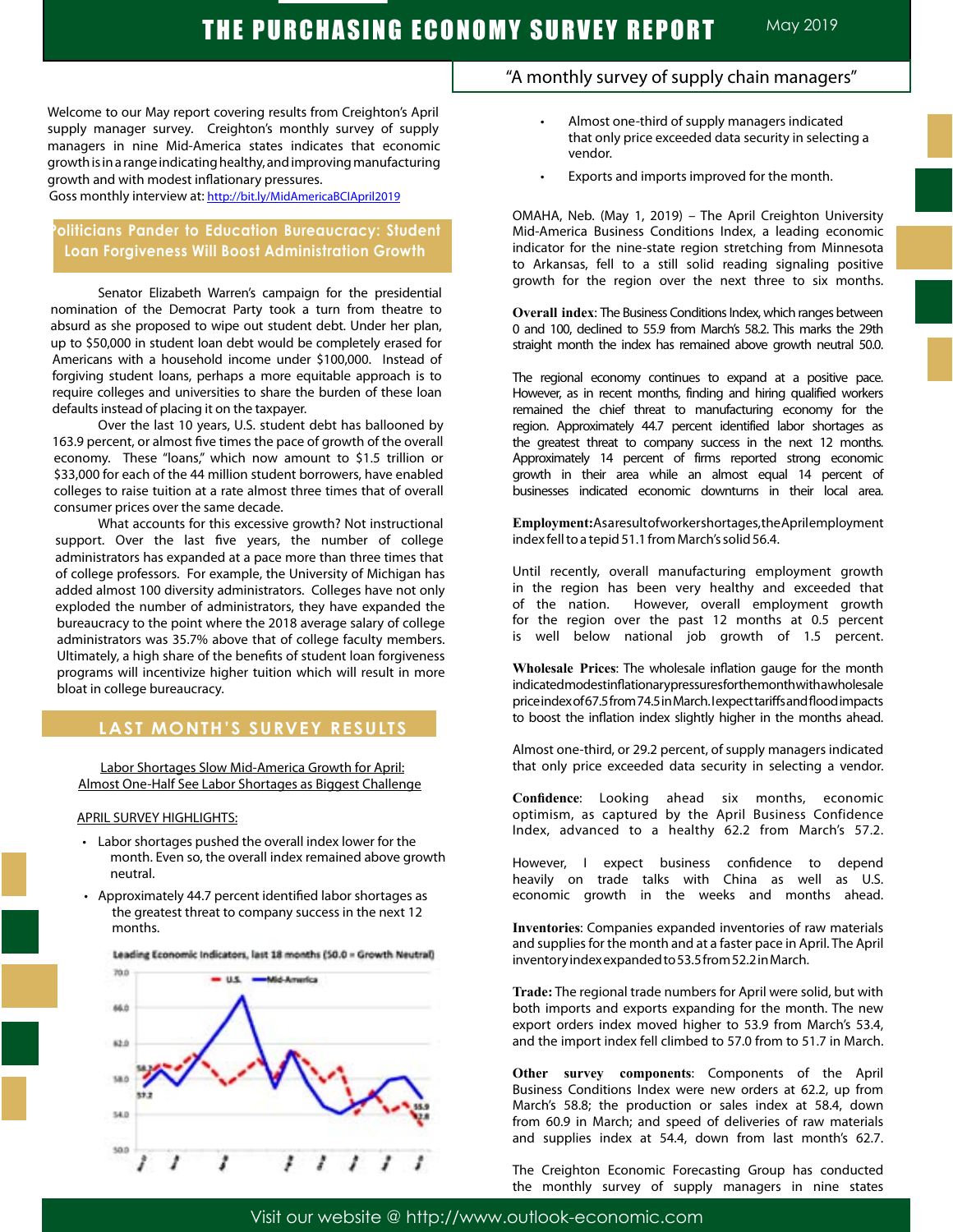# THE PURCHASING ECONOMY SURVEY REPORT

### "A monthly survey of supply chain managers"

May 2019

# "A monthly survey of supply chain managers"

# **Goss Eggs (Recent Dumb Economic Moves)**

# THE PURCHASING ECONOMY SURVEY REPORT MAY 2019

of the Mid-America economy. States included in the survey are Arkansas, Iowa, Kansas, Minnesota, Missouri, Nebraska, North Dakota, Oklahoma and South Dakota.

The forecasting group's overall index, referred to as the Business Conditions Index, ranges between 0 and 100. An index greater than 50 indicates an expansionary economy over the course of the next three to six months. The Business Conditions Index is a mathematical average of indices for new orders, production or sales, employment, inventories and delivery lead time. This is the same methodology, used since 1931 by the **[Institute for Supply Management](https://www.instituteforsupplymanagement.org/index.cfm?SSO=1)**, formerly the National Association of Purchasing Management.

## **MID-AMERICA STATES**

### ARKANSAS

The April Business Conditions Index for Arkansas declined to 57.7 from March's 61.6. Components of the index from the monthly survey of supply managers were new orders at 64.5, production or sales at 61.1, delivery lead time at 55.4, inventories at 55.5, and employment at 51.9. Over the last 12 months, the Arkansas economy has added jobs at a 2.5 percent pace, a regional high, while durable and nondurable goods manufacturers have expanded jobs at a rate of 4.6 percent and 2.2 percent, respectively.

### IOWA

since 1994 to produce leading economic indicators overall economy has added jobs at a 0.5 percent pace, while<br>of the Mid-America economy States included in the durable and pondurable goods manufacturers have expanded **the** durable and nondurable goods manufacturers have expanded jobs at a rate of 2.0 percent and 1.6 percent, respectively.

### **NEBRASKA**

The April Business Conditions Index for Iowa plummeted to 48.9 from March's 57.8. Components of the overall index from the monthly survey of supply managers were new orders at 56.4, production or sales at 51.1, delivery lead time at 46.3, employment at 44.4, and inventories at 46.5. Over the last 12 months, the Iowa overall economy has added jobs at a 0.7 percent pace, while durable and nondurable goods manufacturers have expanded jobs at a rate of 0.4 percent and 2.1 percent, respectively.

### KANSAS

The Kansas Business Conditions Index for April sank to 48.3 from March's 55.2. Components of the leading economic indicator from the monthly survey of supply managers were new orders at 55.8, production or sales at 50.5, delivery lead time at 45.7, employment at 43.9, and inventories at 45.8. Over the last 12 months, the Arkansas overall economy has added jobs at a 0.9 percent pace, while durable and nondurable goods manufacturers have expanded jobs at a rate of 4.3 percent and 0.4 percent, respectively.

### **MINNESOTA**

The April Business Conditions Index for Minnesota expanded to 54.5 from 53.0 in March. Components of the overall April index from the monthly survey of supply managers were new orders at 60.9, production or sales at 56.7, delivery lead time at 51.3, inventories at 51.5, and employment at 52.3. Over the last 12 months, the Minnesota overall economy has lost jobs at a minus 1.7 percent rate, a regional low, while durable and nondurable goods manufacturers have shed jobs at a rate of minus 0.4 percent and minus 1.2 percent, respectively.

### MISSOURI

According to the Case-Shiller home price index for February indicated the slowest growth in more than 6 years.

The April Business Conditions Index for Missouri rose to 57.6 from 57.3 in March. Components of the overall index from the survey of supply managers were new orders at 60.9, production or sales at 56.7, delivery lead time at 59.2, inventories at 56.7, and employment at 54.3. Over the last 12 months, the Missouri After dipping below growth neutral for December, Nebraska's Business Conditions Index has moved above the threshold of 50.0 each month since, though the state's overall index fell in April to 53.8 from March's 57.1. Components of the index from the monthly survey of supply managers were new orders at 60.5, production or sales at 56.7, delivery lead time at 53.8, inventories at 51.5, and employment at 48.6. Over the last 12 months, the Nebraska overall economy has added jobs at a 0.3 percent pace, while durable and nondurable goods manufacturers have lost jobs at a rate of minus 4.6 percent and minus 0.9 percent, respectively.

### NORTH DAKOTA

The April Business Conditions Index for North Dakota sank to 50.6 from 55.0 in March. Components of the overall index were new orders at 57.9, production or sales at 53.0, delivery lead time at 48.0, employment at 45.8, and inventories at 48.1. Over the last 12 months, the North Dakota economy has added jobs at a 2.0 percent pace, while durable and nondurable goods manufacturers have expanded jobs at a rate of 4.2 percent and 4.9 percent, respectively.

### OKLAHOMA

For the first time in 21 months Oklahoma's Business Conditions Index has moved below 50.0. The overall index from a monthly survey of supply managers for April fell to 48.6 from 53.9 in March. Components of the overall April index were new orders at 56.1, production or sales at 50.4, delivery lead time at 46.0, inventories at 46.1, and employment at 44.1. Over the last 12 months, the Oklahoma economy has added jobs at a 1.1 percent pace, while durable and nondurable goods manufacturers have expanded jobs at a rate of 5.5 percent and 4.4 percent, respectively.

### SOUTH DAKOTA

The April Business Conditions Index for South Dakota climbed to a regional high of 62.2 from March's 70.8, also a regional high. Components of the overall index from the April survey of supply managers in the state were new orders at 68.7, production or sales at 66.2, delivery lead time at 60.0, inventories at 60.2, and employment at 55.8. Over the last 12 months, the South Dakota economy has added jobs at a 1.7 percent pace, while durable and nondurable goods manufacturers have expanded jobs at a rate of 1.8 percent and 1.1 percent, respectively.

Survey results for May will be released on the first business day, June 3.

### **THE BULLISH NEWS**

- The U.S. economy added 263,000 jobs in April and the unemployment fell to a 50-year low 3.6%.
- The U.S. economy picked up steam in the first quarter 2019 with GDP growth at 3.2%, up strongly from 2.2% in Q4, 2018.

• 

About 40% of the nation's top 50 markets, based on the number of homes, were overvalued in March, according to a new report from CoreLogic, which defines an overvalued market as one in which prices are at least 10% higher than the long-term, sustainable level.

# **THE OUTLOOK**

### **National Association of Business Economics (NABE). APRIL**

**SUMMARY:** Sales and Profit Margins Improve in the First Quarter; NABE Panel Finds Recent Tariffs Are Not Positive for Business. "The net impact of tariffs on American companies is not positive, and the negative impacts are especially noted within the goods-producing sector," added NABE President Kevin Swift, CBE, chief economist, American Chemistry Council. "A year after the U.S. first imposed new tariffs on its trading partners in 2018, the recent tariffs have negatively affected more than onefourth of respondents' firms. Only 1% of respondents those from goods-producing firms—indicate tariffs have had some positive impact on business conditions at their firms. "In response to trade concerns, panelists from goods-producers all report their firms had made changes in sourcing, supply chains or other practices. In contrast, about three out of four respondents in other sectors had not made any changes. "Regarding monetary policy, panelists generally see the Federal Reserve's pause in raising short-term interest rates as being favorable to business conditions at their firms."

**Goss (May 2019):** I expect \*\*Annualized GDP growth of 1.8% for Q2, 2019. \*\*U.S. wage increases to range between 3.6% and 3.9%. Getting a bit too high for the Fed to continue to sit on the sidelines. \*\*\*Year-over-year increase in U.S. housing prices to fall below 4% next month (and to continue to drop).

# **KEEP AN EYE ON**

- **Case-Shiller Home Price Index for March.** Released by S&P Corelogic on May 28. Year-over-year price growth below 3% will be another bearish signal for the housing market.
- **Consumer Price Index (CPI) for May.** The U.S. Bureau of Labor Statistics (BLS) will release the CPI for May on June 12. Year-over-year growth below 2.0% will bullish for bond prices (lower yields).
- **Jobs.** On June 7, the BLS releases its jobs report for May. Job additions above 150,000 with year-over-year wage gains between 3.3% and 3.6% will signal a "goldilocks economy."

3.04%. The latest available IRS data show that the bottom 50% of income earners paid only 3.04% of federal income tax collections. On the other hand, the top 5% of income earners paid 70% of total income tax collections.

**Recent Dumb Economic Moves)**

 • Democrat candidate for the U.S presidency, Beta O'Rourke, recently announced his own \$5 trillion Green New Deal which included "National service grants to mobilize a new AmeriCorps generation to deploy clean energy, plant trees on marginal land, and build more resilience." He proposes to pay for this by what he calls "fixing the tax code" to insure wealthy pay their fair share of taxes. He fails to mention that the top 10% of income earners already pay 70% of all income taxes.

## **Supply Manager Careers**

Senior Buyer. City of Phoenix, Phoenix, Arizona. City of Phoenix Water Services Department has a Senior Buyer vacancy. Senior Buyers are responsible for the purchase of various commodities, capital equipment and/or services. Job duties include: requirements analysis, solicitation development, cost/price analysis, specification and product analysis, contract award and administration, order development, purchasing, and other procurement related duties as assigned. Incumbents are also responsible for reviewing requests; interfacing with vendors and department officials; examining price, suitability, and availability of items or services; comparing specifications; reviewing alternatives; and offering advice and assistance to departmental customers. SALARY \$46,758 - \$69,950 annually. Candidates may be hired above the minimum depending upon qualifications. A comprehensive benefits package is offered which includes traditional pension with employer and employee contributions; choice of medical HMO, PPO, or HSA plan; dental; vision; life insurance; long-term disability; 401(a) and 457 plans; medical enrollment includes a monthly \$150 City contribution to a Post-Employment Health Plan; bus/light rail pass; tuition reimbursement program; paid time off includes 11.5 paid holidays, 12 vacation days, and 15 sick days. JOB REQUIREMENTS: \*Requires two years of experience as a professional buyer in a large-scale procurement operation, including obtaining bids, selecting vendors, awarding contracts, and preparing contracts, preferably in a governmental environment. \*Bachelor's degree in business or public administration, engineering, science or closely related field, or Certification by the National Institute of Governmental Purchasing (NIGP) or the Institute for Supply Management (ISM). \*An equivalent combination of relevant experience and education may be considered.

<https://tinyurl.com/y65tpdcf>